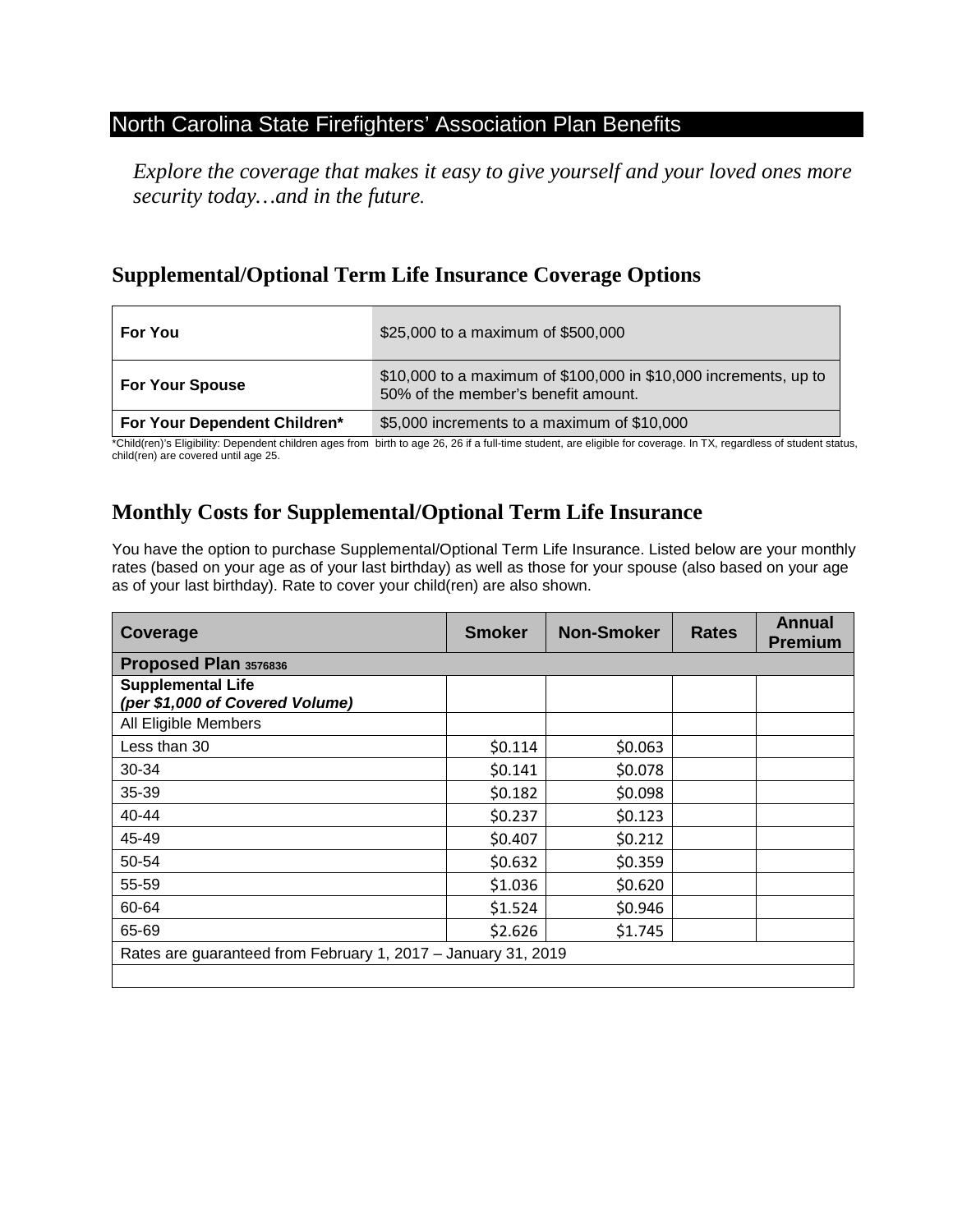| <b>Supplemental Dependent Life</b><br>(per \$1,000 of Covered Volume) | Smoker  | Non-Smoker | Rates   |  |  |  |  |
|-----------------------------------------------------------------------|---------|------------|---------|--|--|--|--|
| All Eligible Members                                                  |         |            |         |  |  |  |  |
| Spouse*:                                                              |         |            |         |  |  |  |  |
| Less than 30                                                          | \$0.114 | \$0.063    |         |  |  |  |  |
| 30-34                                                                 | \$0.141 | \$0.078    |         |  |  |  |  |
| 35-39                                                                 | \$0.182 | \$0.098    |         |  |  |  |  |
| 40-44                                                                 | \$0.237 | \$0.123    |         |  |  |  |  |
| 45-49                                                                 | \$0.407 | \$0.212    |         |  |  |  |  |
| 50-54                                                                 | \$0.632 | \$0.359    |         |  |  |  |  |
| 55-59                                                                 | \$1.036 | \$0.620    |         |  |  |  |  |
| 60-64                                                                 | \$1.524 | \$0.946    |         |  |  |  |  |
| 65-69                                                                 | \$2.626 | \$1.745    |         |  |  |  |  |
| Child                                                                 |         |            | \$0.185 |  |  |  |  |
| Rates are guaranteed from February 1, 2017 - January 31, 2019         |         |            |         |  |  |  |  |
| * Spouse rates are based on the member's age.                         |         |            |         |  |  |  |  |

\*Note: rates are subject to the policy's right to change premium rates.

# **Once Enrolled, You have Access to MetLife AdvantagesSM for Support, Planning, and Protection when you need it most.**

#### **Total Control Account®4** *For immediate access to death proceeds*

The Total Control Account<sup>®</sup> (TCA) settlement option provides your loved ones with a safe and convenient way to manage the proceeds of life claim payments of \$5,000 or more, backed by the financial strength and claims paying ability of Metropolitan Life Insurance Company. TCA death claim payments relieve beneficiaries of the need to make immediate decisions about what to do with a lump-sum check and enable them to have the flexibility to access funds as needed while earning a guaranteed minimum interest rate on the proceeds as they assess their financial situations. Call 1-800-638-7283 for more information about options available to you.

# **Professional and in-person resources when it matters**

# **Face-to-Face Will Preparation Service**<sup>6</sup>

#### *To help ensure your decisions are carried out*

When you enroll for supplemental/optional term life coverage, you will automatically receive access to Will Preparation Services at no extra cost to you. Both you and your spouse will have unlimited in-person or telephone access to one of Hyatt Legal Plans's nationwide network of 13,500 participating attorneys for preparation of or updating a will, living will or power of attorney.\* When you use a participating plan attorney, there will be no charge for the services.\* Like life insurance, a carefully prepared will (simple or complex), living will and power of attorney are important.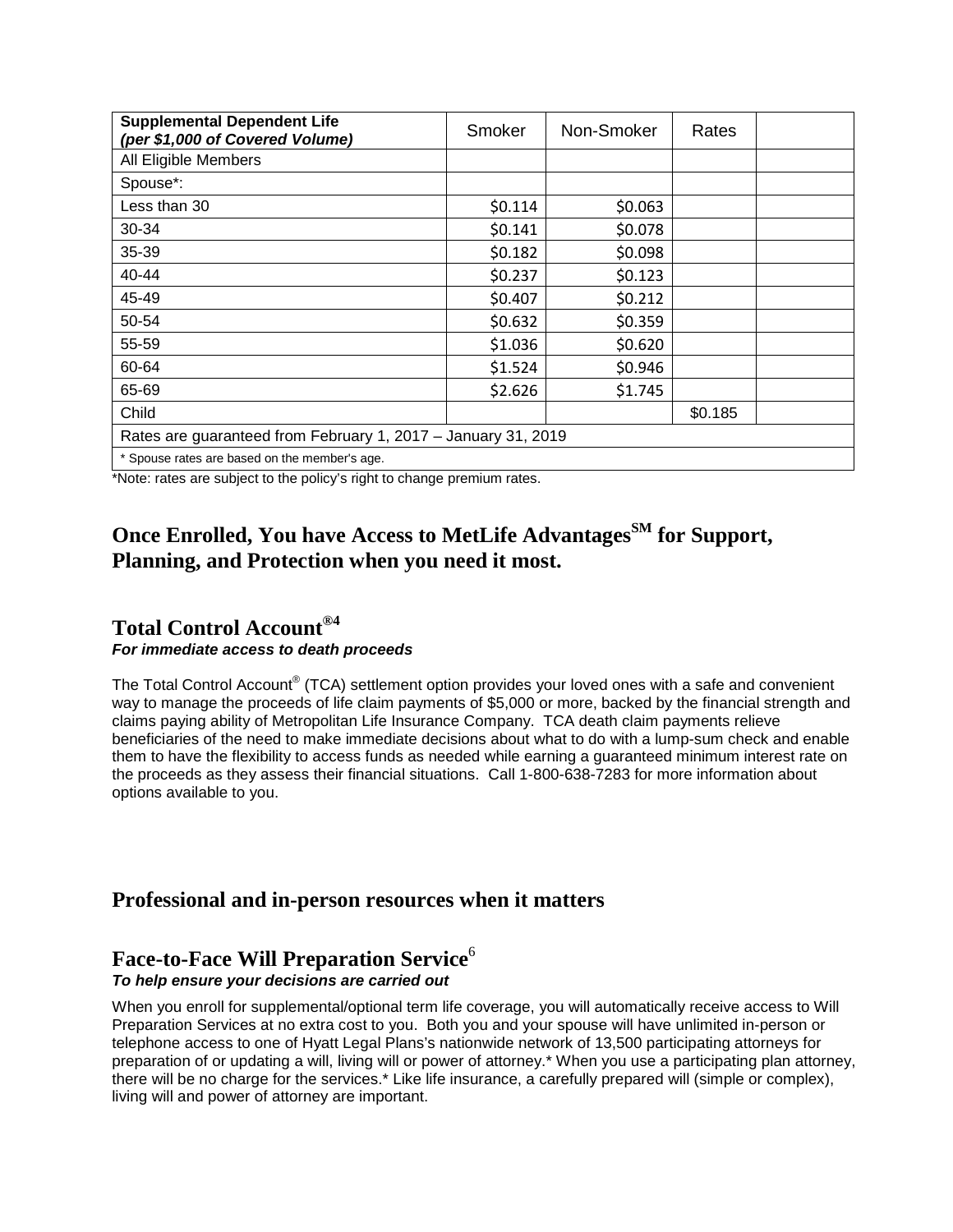- A will lets you define your most important decisions, such as who will care for your children or inherit your property.
- A living will ensures your wishes are carried out and protects your loved ones from having to make very difficult and personal medical decisions by themselves. Also called an "advanced directive," it is a document authorized by statutes in all states that allows you to provide written instructions regarding use of extraordinary life-support measures and to appoint someone as your proxy or representative to make decisions on maintaining extraordinary life-support if you should become incapacitated and unable to communicate your wishes.
- Powers of attorney allow you to plan ahead by designating someone you know and trust to act on your behalf in the event of unexpected occurrences or if you become incapacitated

Call 1-800-821-6400 and a Client Service Representative will assist you.

\* You also have the flexibility of using an attorney who is not participating in the Hyatt Legal Plans network and being reimbursed for covered services according to a set fee schedule. In that case you will be responsible for any attorney's fees that exceed the reimbursed amount.

#### **Face-to-Face Estate Resolution ServicesSM6 (ERS)** *Personal service and compassion assistance to help probate your and your spouse's estates.*

MetLife Estate Resolution Services<sup>SM</sup> provides probate services in person or over the phone to the representative (executor or administrator) of the deceased employee's estate and the estate of the employee's spouse. Estate Resolution Services include preparation of documents and representation at court proceedings needed to transfer the probate assets from the estate to the heirs and completion of correspondence necessary to transfer non-probate assets. ERS covers participating plan attorneys' fees for telephone and face-to-face consultations or for the administrator or executor to discuss general questions about the probate process.

## **Additional Features**

**This insurance offering from your Association and MetLife comes with additional features that can provide assistance to you and your family.**

#### **Accelerated Benefits Option<sup>10</sup>** *For access to funds during a difficult time*

If you become terminally ill and are diagnosed with 12 months or less to live, you have the option to receive up to 80% of your life insurance proceeds. This can go a long way towards helping your family meet medical and other expenses at a difficult time. Amounts not accelerated will continue under your employer's plan for as long as you remain eligible per the certificate requirements and the group policy remains in effect.

The accelerated life insurance benefits offered under your certificate are intended to qualify for favorable tax treatment under Section 101(g) of the Internal Revenue Code (26 U.S.C.Sec 101(g)).

Accelerated Benefits Option is not the same as long term care insurance (LTC). LTC provides nursing home care, home-health care, personal or adult day care for individuals above age 65 or with chronic or disabling conditions that require constant supervision.

The Accelerated Benefits Option is also available to spouses insured under Dependent Life insurance plans. This option is not available for dependent child coverage.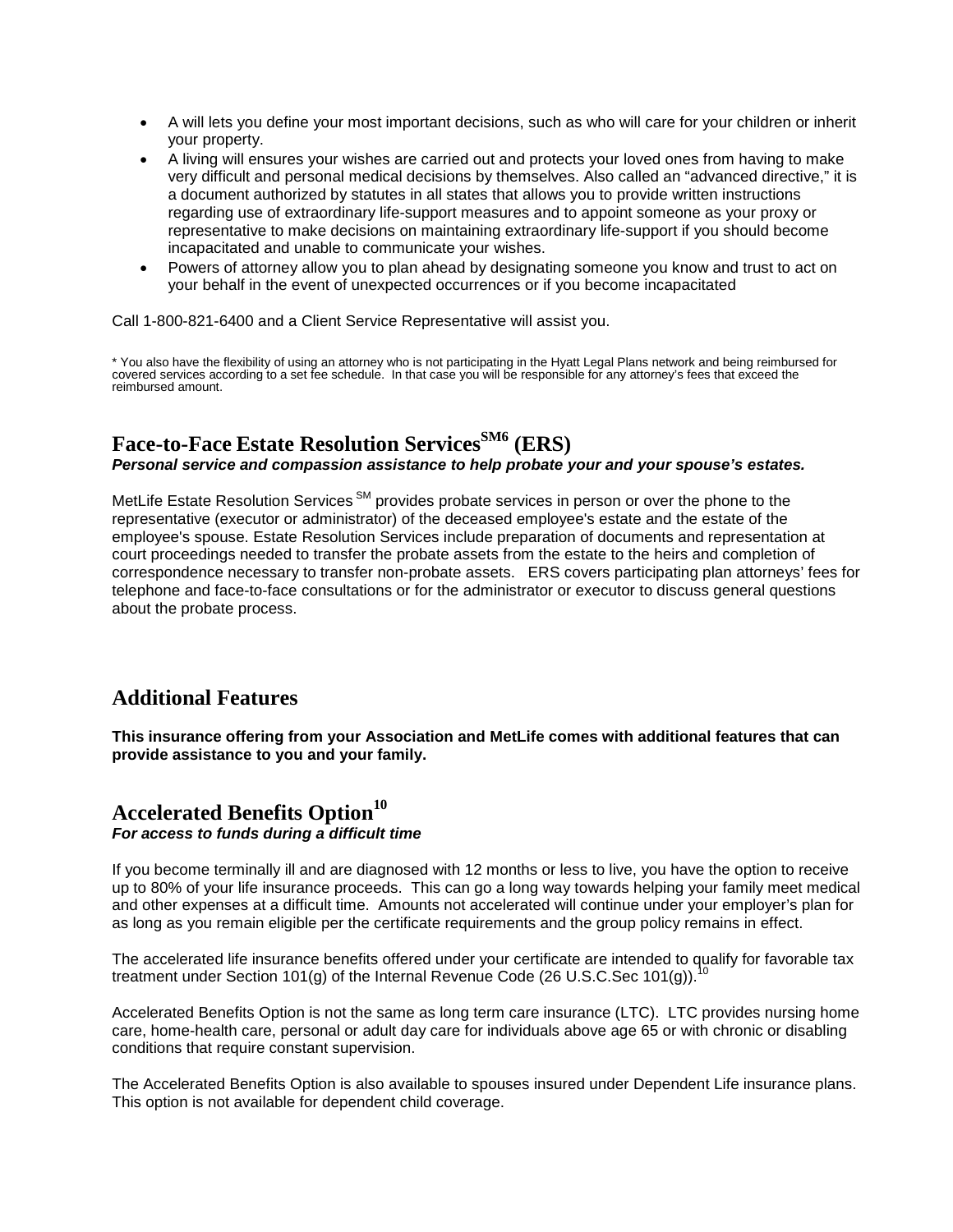#### **Conversion** *For protection after your coverage terminates*

You can generally convert your group term life insurance benefits to an individual whole life insurance policy if your coverage terminates in whole or in part due to your retirement, termination of employment, or change in employee class. Conversion is available on all group life insurance coverages. If you experience an event that makes you eligible to convert your coverage, please call 1-877-275-6387 to begin the conversion process. Please contact your plan administrator for more information.

#### **What's Not Covered?**

Like most insurance plans, this plan has exclusions. Supplemental/Optional and Dependent Life Insurance does not provide payment of benefits for death caused by suicide within the first two years (one year for group policies issued in Missouri, North Dakota and Colorado) of the effective date of the certificate or an increase in coverage.

## **About Your Coverage Effective Date**

You must be an active member on the date your coverage becomes effective. Your coverage must be in effect in order for your spouse and eligible children's coverage to take effect. In addition, your spouse and eligible child(ren) must not be home or hospital confined or receiving or applying to receive disability benefits from any source when their coverage becomes effective.

If active member requirements are met, coverage will become effective on the date you became eligible following the receipt of your completed application for all requests that do not require additional medical information. A request for Your amount that requires additional medical information and is not approved by the date listed above will not be effective until the later of the date that notice is received that MetLife has approved the coverage or increase if you meet Actively at Work requirements on that date, or the date that Actively at Work requirements are met after MetLife has approved the coverage or increase. The coverage for your spouse and eligible child(ren) will take effect on the date they are no longer confined, receiving or applying for disability benefits from any source or hospitalized.

#### **Who Can Be A Designated Beneficiary?**

You can select any beneficiary(ies) for your Supplemental/Optional coverage, and you may change your beneficiary(ies) at any time. You can also designate more than one beneficiary. You are the beneficiary for your Dependent coverage.

4 The TCA is not insured by the Federal Deposit Insurance Corporation or any government agency. The assets backing TCAs are maintained in MetLife's general account and are subject to claims of MetLife's creditors. MetLife bears the investment risk of the assets backing TCAs, and expects to receive a profit. Regardless of the investment experience of such assets, the interest credited to TCAs will never fall below the guaranteed minimum rate. Guarantees are subject to the financial strength and claims paying ability of MetLife.

6 Will Preparation and MetLife Estate Resolution Services are offered by Hyatt Legal Plans, Inc., Cleveland, Ohio, a MetLife company. In certain states, legal services benefits are provided through insurance coverage underwritten by Metropolitan Property and Casualty Insurance Company and affiliates, Warwick, Rhode Island. For New York sitused cases, the Will Preparation service is an expanded offering that includes office consultations and telephone advice for certain other legal matters beyond Will Preparation. Tax Planning and preparation of Living Trusts are not covered by the Will Preparation Service. Certain services are not covered by Estate Resolution Services, including matters in which there is a conflict of interest between the executor and any beneficiary or heir and the estate; any disputes with the group policyholder, MetLife and/or any of its affiliates; any disputes involving statutory benefits; will contests or